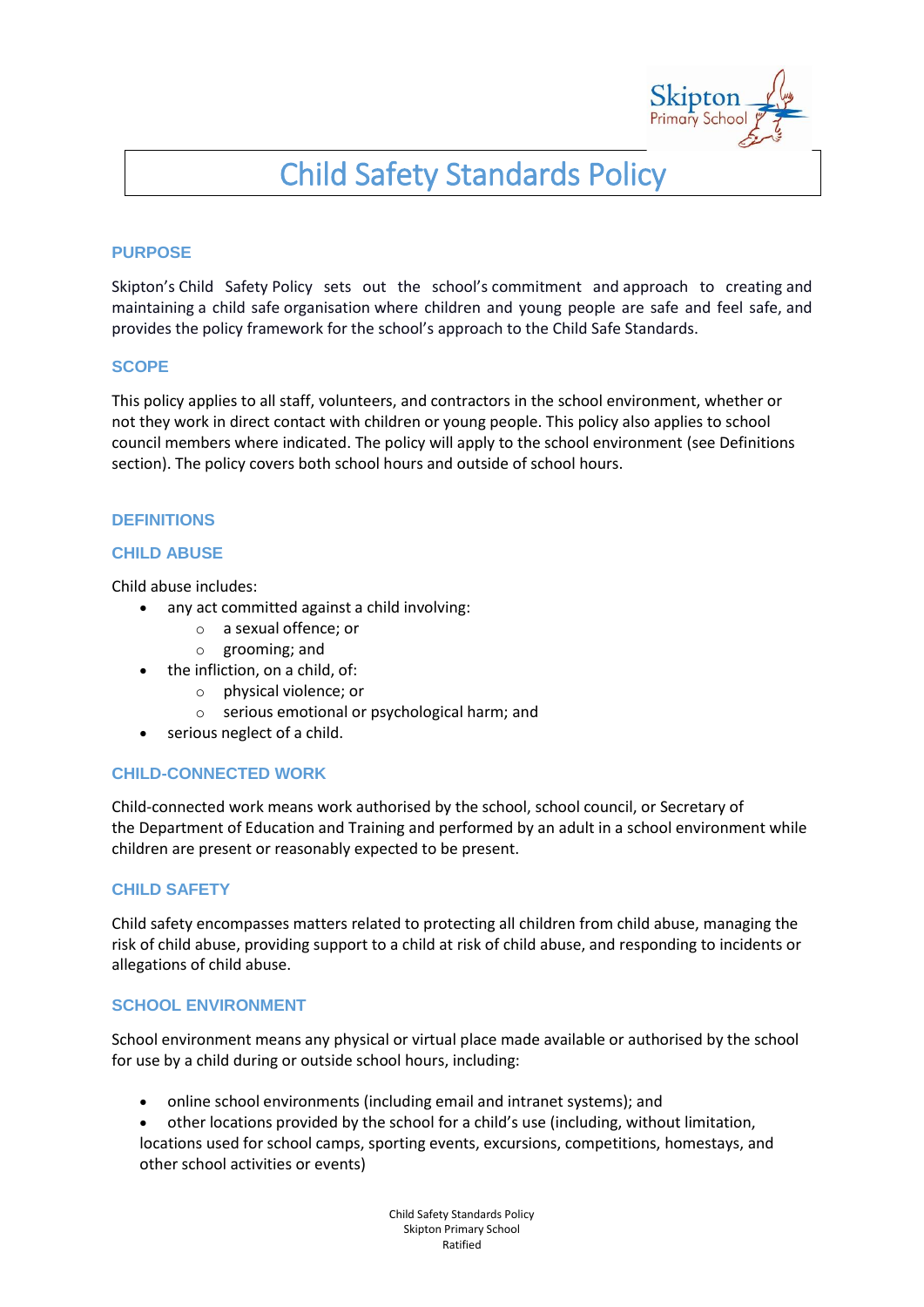#### **SCHOOL STAFF**

School staff means an individual working in a school environment who is:

- employed by the Department of Education and Training;
- directly engaged or employed by a school council; or
- a volunteer or a contracted service provider (whether or not a body corporate or any other person is an intermediary).

#### **STATEMENT OF COMMITMENT TO CHILD SAFETY AND CHILD SAFETY PRINCIPLES**

Skipton Primary School is committed to the safety and wellbeing of all children and young people. This will be the primary focus of our care and decision-making.

Skipton Primary School is committed to providing a safe, supportive and inclusive environment for all students, staff and members of our community. Our school recognises the importance of the partnership between our school and parents and carers to support student learning, engagement and wellbeing. We share a commitment to, and a responsibility for, creating an inclusive and safe school environment for our community. We respect the diversity of individuals in our school and acknowledge shared responsibilities of all members to build a safe and respectful environment.

#### **VISION**

Skipton Primary School's vision is for our students to become successful learners, confident and creative individuals, and active and informed citizens.

#### **MISSION**

Skipton Primary School provides a safe, inclusive environment that encourages and inspires our students to engage in their own education, giving them the tools and resources to reach their full academic, sporting, musical and artistic potential.

## **OBJECTIVE**

Skipton Primary School's objective is:

- to provide an educational program that develops student's curiosity and creativity,
- to develop responsible and engaged learners,
- to foster tolerance, respect and acceptance of others,
- to build each student's resilience and self-esteem,
- to provide a curriculum that is rich and relevant and allows students to succeed,
- to promote a strong, supportive partnership between home and school and the wider community, and
- to have high expectations of ourselves and others.

#### **VALUES**

Skipton Primary School's values are:

- Lead and Achieve
- Be responsible
- Be respectful and caring
- Be healthy

#### **BEHAVIOURAL EXPECTATIONS**

Skipton Primary School acknowledges that the behaviour of staff, parents, carers and students has an impact on our school community and culture. We acknowledge a shared responsibility to create a positive learning environment for the children and young people at our school.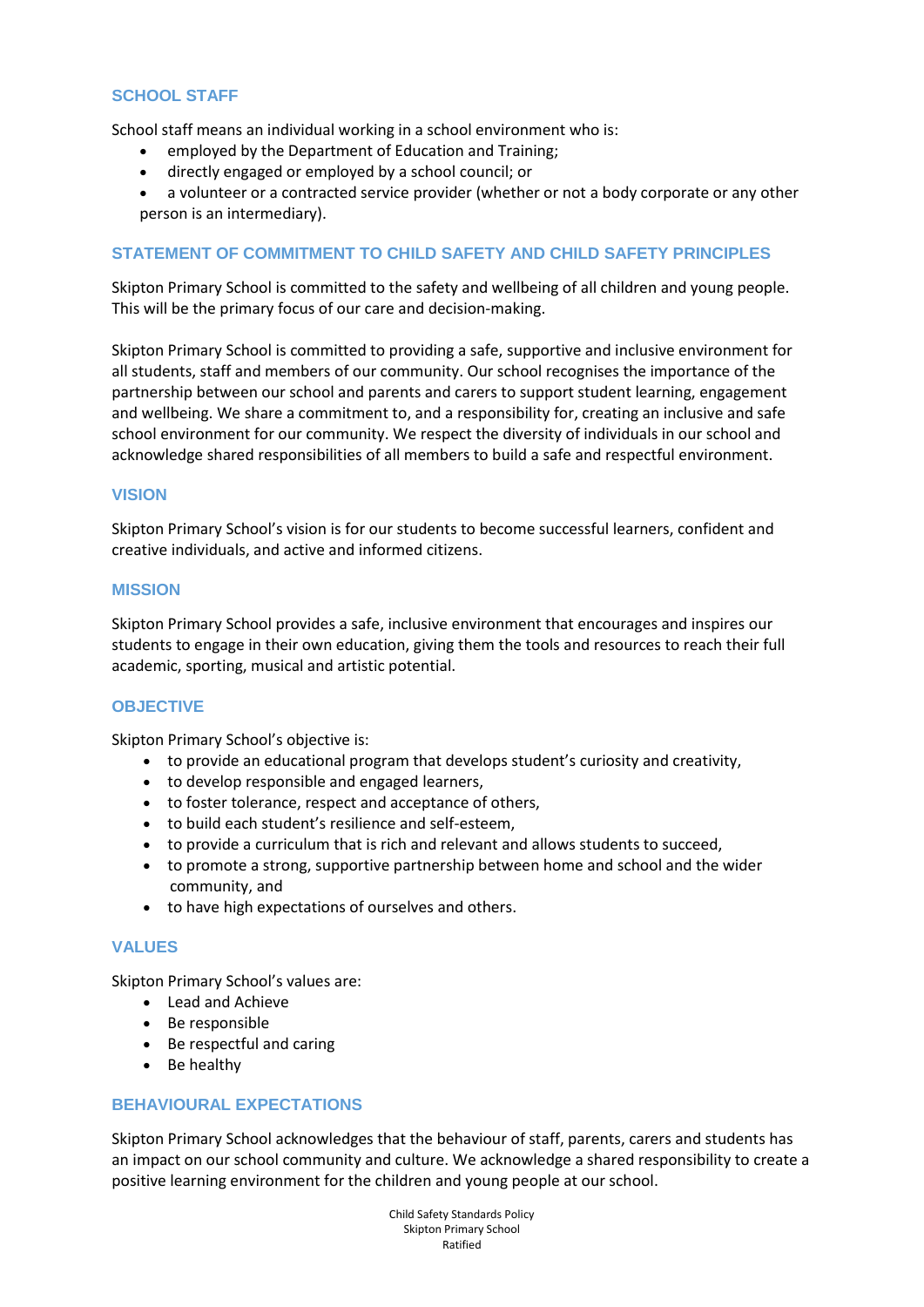Skipton Primary School has zero tolerance for child abuse.

We are committed to providing a child safe environment where children and young people are safe and feel safe, and their voices are heard about decisions that affect their lives. Our child safe policies, procedures, strategies and practices will be inclusive of the needs of all children, particularly Aboriginal and Torres Strait Islander children, children from culturally and linguistically diverse backgrounds, children with disabilities, and children who are vulnerable.

Every person involved in Skipton Primary School has a responsibility to understand the important and specific role they play individually and collectively to ensure that the wellbeing and safety of all children and young people is at the forefront of all they do and every decision they make.

## **CHILD SAFETY PRINCIPLES**

In its planning, decision-making and operations, Skipton Primary School will:

- 1. Take a preventative, proactive and participatory approach to child safety;
- 2. Value and empower children to participate in decisions which affect their lives;
- 3. Foster a culture of openness that supports all persons to safely disclose risks of harm to children;
- 4. Respect diversity in cultures and child rearing practices while keeping child safety paramount;
- 5. Provide written guidance on appropriate conduct and behaviour towards children;
- 6. Engage only the most suitable people to work with children and have high quality staff and volunteer supervision and professional development;
- 7. Ensure children know who to talk with if they are worried or are feeling unsafe, and that they are comfortable and encouraged to raise such concerns;
- 8. Report suspected abuse, neglect or mistreatment promptly to the appropriate authorities;
- 9. Share information appropriately and lawfully with other organisations where the safety and wellbeing of children is at risk; and
- 10. Value the input of and communicate regularly with families and carers

# **POLICY**

# **STRATEGIES TO EMBED A CHILD SAFE CULTURE**

Skipton Primary School's culture encourages staff, students, parents and the school community to raise, discuss and scrutinise child safety concerns. This makes it more difficult for abuse to occur and remain hidden.

All child safety documents, including this policy, the Child Safety Code of Conduct, the school's Child Safety Responding and Reporting Obligations (including Mandatory Reporting) Policy and Procedures, *[Identifying and Responding to All Forms of Abuse in Victorian Schools](https://www.education.vic.gov.au/Documents/about/programs/health/protect/ChildSafeStandard5_SchoolsGuide.pdf)* and the [Four](https://www.education.vic.gov.au/Documents/about/programs/health/protect/FourCriticalActions_ChildAbuse.pdf)  [Critical Actions for Schools](https://www.education.vic.gov.au/Documents/about/programs/health/protect/FourCriticalActions_ChildAbuse.pdf) are readily available online at [Skipton Primary School's website](http://www.skiptonps.vic.edu.au/) and in hard copy at the school's reception for all staff, students and parents to read at any time. Child safety is everyone's responsibility. **All school staff** are required to:

- Act in accordance with the school's Child Safety Code of Conduct, which clearly sets out the difference between appropriate and inappropriate behaviour
- Act in accordance with the Child Safety Responding and Reporting Obligations (including Mandatory Reporting) Policy and Procedures at all times, including following the [Four Critical](https://www.education.vic.gov.au/Documents/about/programs/health/protect/FourCriticalActions_ChildAbuse.pdf)  [Actions for Schools](https://www.education.vic.gov.au/Documents/about/programs/health/protect/FourCriticalActions_ChildAbuse.pdf) where necessary
- Undertake annual guidance and training on child safety
	- Act in accordance with their legal obligations, including:
		- Failure to disclose offence (applies to all adults)
		- o Duty of care (applies to all school staff)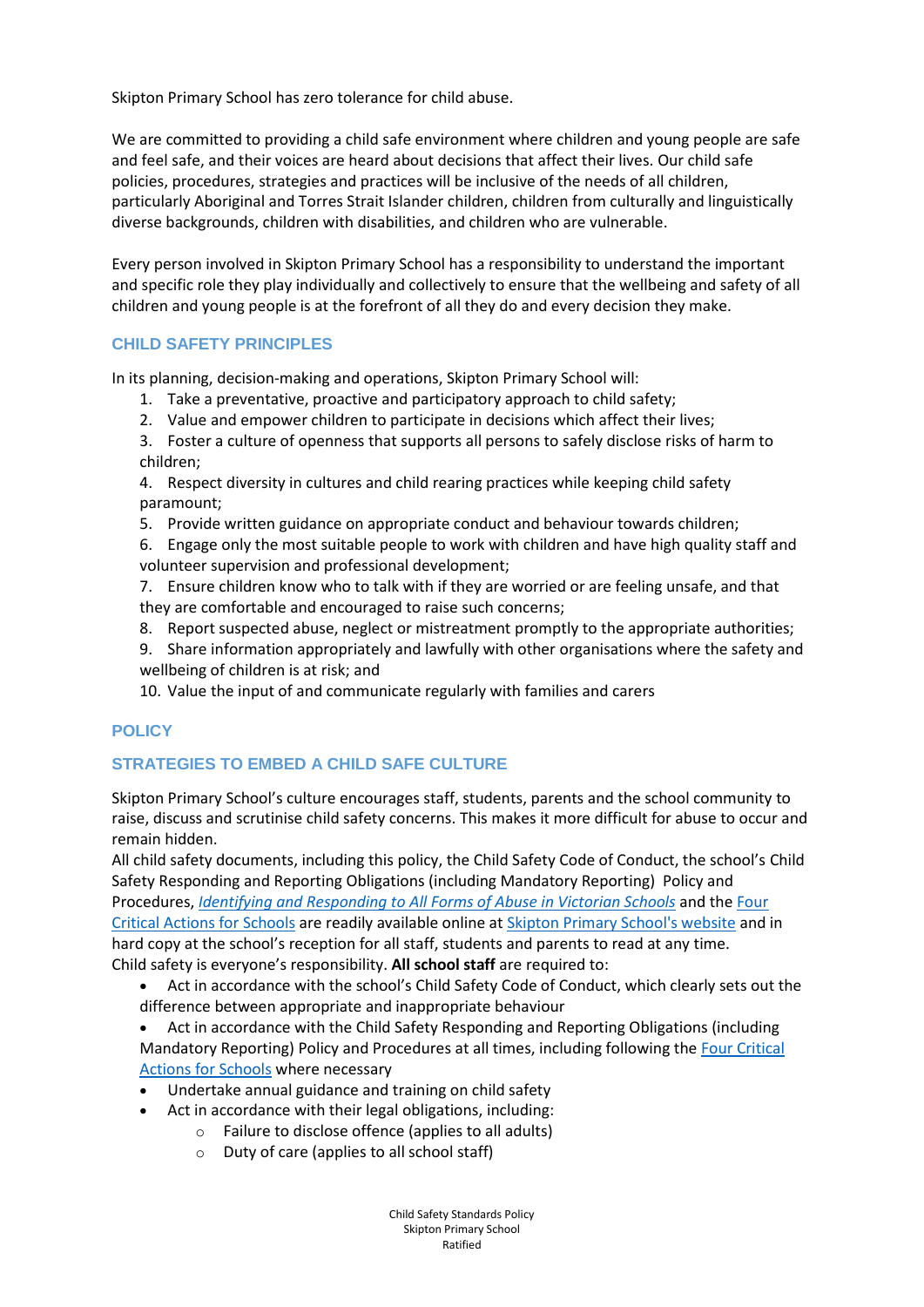$\circ$  Mandatory reporting obligations (applies to all mandatory reporters, including teachers, principals, registered psychologists, and registered doctors and nurses)

Failure to protect offence (applies to a person in a position of authority within the school)

 $\circ$  Reportable conduct obligations (applies to all school staff in reporting conduct to the principal, and applies to the principal in reporting to Employee Conduct Branch)

- o Organisational duty of care (applies to the school as an organisation)
- o For more information on these obligations, see Identifying and Responding to All [Forms of Abuse in Victorian Schools.](https://www.education.vic.gov.au/Documents/about/programs/health/protect/ChildSafeStandard5_SchoolsGuide.pdf)

As part of Skipton Primary School's child safe culture, school leadership will:

- Consider the diversity of all children, including (but not limited to) the needs of Aboriginal and Torres Strait Islander children, children from culturally and linguistically diverse backgrounds, children with disabilities, and children who are vulnerable, when implementing the Child Safe Standards
- Ensure that child safety is a regular agenda item at school leadership meetings and staff meetings
- Encourage and enable staff professional learning and training to build deeper understandings of child safety and prevention of abuse
- Ensure that no one is prohibited or discouraged from reporting an allegation of child abuse to a person external to the school or from making records of any allegation.

As part of Skipton Primary School's child safe culture, **school mandatory reporting staff** are required to:

- Complete the Protecting Children [Mandatory reporting and other obligations](http://elearn.com.au/det/protectingchildren/) online module every year
- Read the school's Child Safety Code of Conduct on induction, and maintain familiarity with that document
- Read the school's Child Safety Responding and Reporting Obligations (including Mandatory Reporting) Policy and Procedures on induction, and maintain familiarity with that document
- Read the school's Child Safety Policy (this document) on induction, and maintain familiarity with that document.

As part of Skipton Primary School's child safe culture, in performing the functions and powers given to them under the *Education and Training Reform Act 2006*, **school councils and school council members** will:

- Ensure that child safety is a regular agenda item at school council meetings
- Consider the diversity of all children, including (but not limited to) the needs of Aboriginal and Torres Strait Islander children, children from culturally and linguistically diverse backgrounds, children with disabilities, and children who are vulnerable, when making decisions regarding the Child Safe Standards
- Undertake annual guidance and training on child safety, such as the [Child Safe Standards](https://www.education.vic.gov.au/Documents/about/programs/health/protect/school-council-training.pptx)  [School Council Training](https://www.education.vic.gov.au/Documents/about/programs/health/protect/school-council-training.pptx) PowerPoint.

 Approve the Child Safety Code of Conduct to the extent that it applies to school council employees and members, and if updated, note the new document in its school council meeting minutes

 When hiring employees, ensure that selection, supervision and management practices are child safe (unless delegated to the principal).

School leadership will maintain records of the above processes.

Skipton Primary school is implementing strategies to embed a culture of child safety, such as conducting information sessions on child safety for families, providing display boards of information for students and staff, discussing child safety in class and at school assemblies.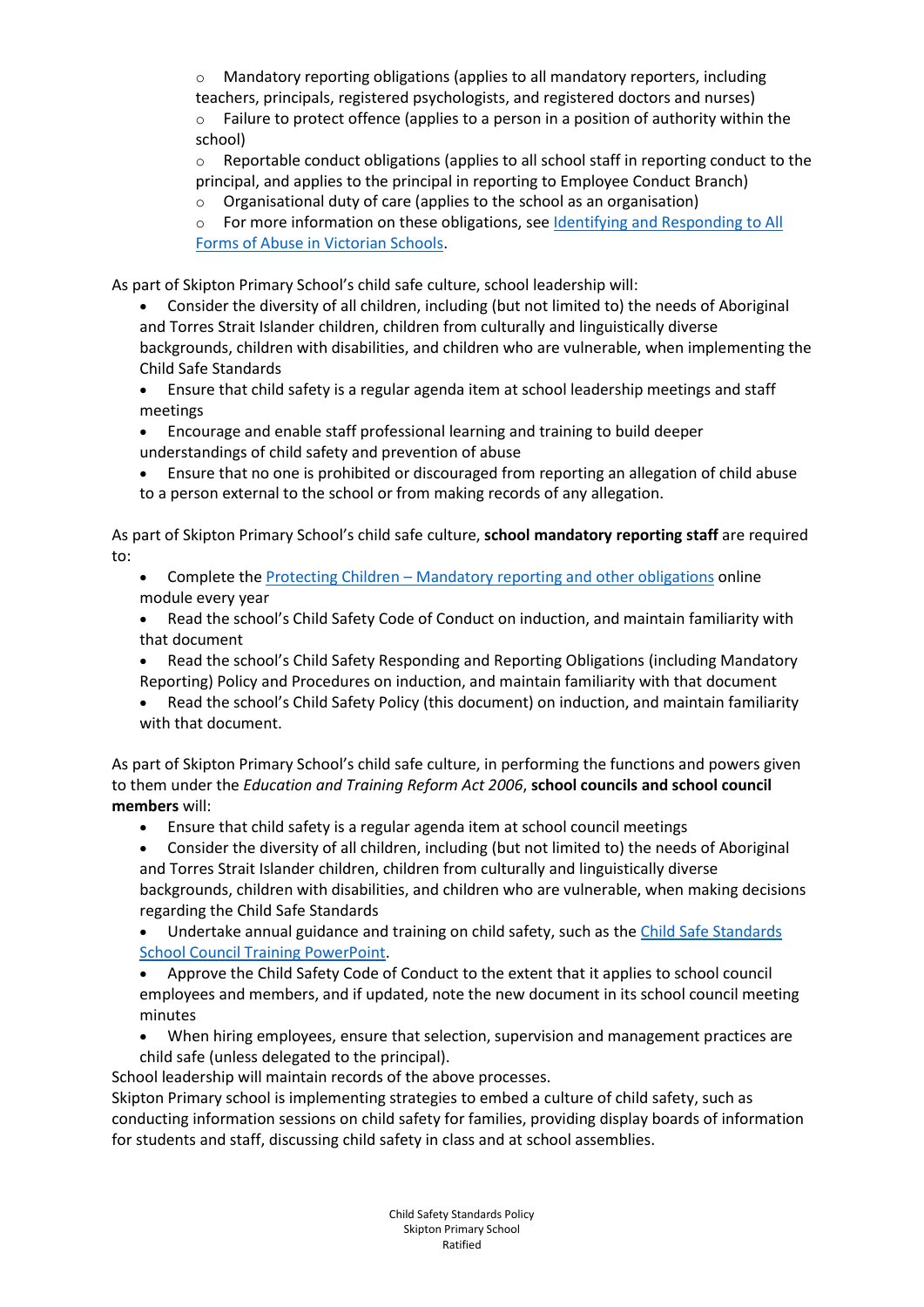## **ROLES AND RESPONSIBILITIES**

School leaders will ensure that each person understands their role, responsibilities and behaviour expected in protecting children and young people from abuse and neglect. Staff will comply with the school's Child Safety Code of Conduct, which sets out clearly the difference between appropriate and inappropriate behaviour.

Specific child safety responsibilities:

- The Principal is responsible for reviewing and updating the Child Safety Policy every 2 years.
- The Principal is responsible for monitoring the school's compliance with the Child Safety Policy. The school community should approach the Principal if they have any concerns about the school's compliance with the Child Safety Policy.
- The Principal is responsible for informing the school community about this policy, and making it publicly available.
- Other specific roles and responsibilities are named in Skipton Primary School's other child safety policies and procedures, including the Child Safety Code of Conduct, Child Safety Responding and Reporting Obligations (including Mandatory Reporting) Policy and Procedures, and risk assessment register.

## **RECRUITMENT**

Skipton Primary School follows the Department's Recruitment in Schools guide to ensure child safe recruitment practices, available on the [Department's website](https://www.education.vic.gov.au/hrweb/careers/Pages/recruitinsch.aspx).

All prospective volunteers are required to comply with our school's Volunteers Policy. All prospective volunteers are required to maintain a valid Working with Children Check.

## **TRAINING AND SUPERVISION**

Training and education is important to ensure that everyone in the school understands that child safety is everyone's responsibility. Our school culture aims for all staff and volunteers (in addition to parents/carers and children) to feel confident and comfortable in coming forward with any allegations or suspicions of child abuse or child safety concerns. We train our staff and volunteers to identify, assess, and minimise risks of child abuse and to detect potential signs of child abuse. This training occurs annually or more often as required.

We also support our staff and volunteers through ongoing supervision to develop their skills to protect children from abuse, to promote the cultural safety of Aboriginal and Torres Strait Islander children and children from linguistically and/or diverse backgrounds, and the safety of children with a disability and vulnerable children.

New employees and volunteers will be inducted into the school, including by being referred to the Child Safety Policy (this document), the Child Safety Code of Conduct, and the Child Safety Responding and Reporting Obligations (including Mandatory Reporting) Policy and Procedures on the school website New employees and volunteers will be provided with hard copies of the policies and procedures and the policies and procedures will be located at the sign in desk. They will also be supervised regularly to ensure they understand our school's commitment to child safety, and that their behaviour towards children is safe and appropriate. All employees of our school will be monitored and assessed via regular performance review to ensure their continuing suitability for child-connected work. Any inappropriate behaviour will be reported by school staff to the Principal and will be managed in accordance with Skipton Primary School's Child Safety Responding and Reporting Obligations (including Mandatory Reporting) Policy and Procedures where required.

## **REPORTING A CHILD SAFETY CONCERN OR COMPLAINT**

The school has clear expectations for all staff and volunteers in making a report about a child or young person who may be in need of protection. All staff (including school council employees) must follow the school's Child Safety Responding and Reporting Obligations (including Mandatory Reporting) Policy and Procedures, including following the [Four Critical Actions for Schools](https://www.education.vic.gov.au/Documents/about/programs/health/protect/FourCriticalActions_ChildAbuse.pdf) if there is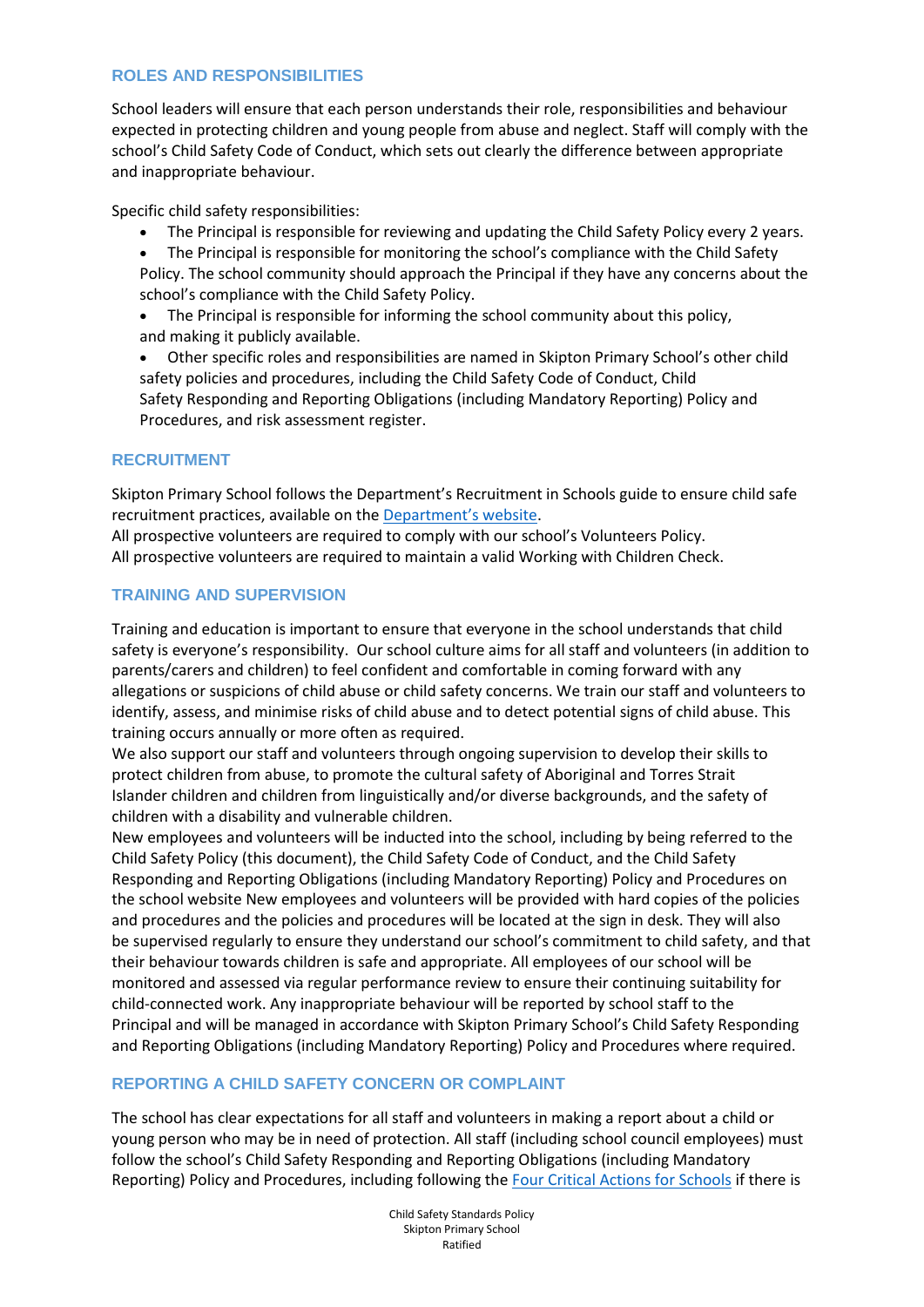an incident, disclosure or suspicion of child abuse. Immediate actions should include reporting their concerns to DHHS Child Protection, Victoria Police and/or another appropriate agency and notifying the principal or a member of the school leadership team of their concerns and the reasons for those concerns.

Skipton Primary School will never prohibit or discourage school staff from reporting an allegation of child abuse. The school will always take action to respond to a complaint in accordance with the school's Child Safety Responding and Reporting Obligations (including Mandatory Reporting) Policy and Procedures. In accordance with Action 4 of the Four Critical Actions for Schools, Skipton Primary School will provide ongoing support for students affected by child abuse.

The Child Safety Responding and Reporting Obligations (including Mandatory Reporting) Policy and Procedures can be found at [Skipton Primary School Website.](http://www.skiptonps.vic.edu.au/)

## **RISK REDUCTION AND MANAGEMENT**

Skipton Primary School believes the wellbeing of children and young people is paramount, and is vigilant in ensuring proper risk management processes, found in the school's risk assessment register. The school recognises there are potential risks to children and young people and will take a risk management approach by undertaking preventative measures.

We will identify and mitigate the risks of child abuse in school environments by taking into account the nature of each school environment, the activities expected to be conducted in that environment and the characteristics and needs of all children expected to be present in that environment.

Skipton Primary School monitors and evaluates the effectiveness of the actions it takes to reduce or remove risks to child safety, more information can be found in the school's risk assessment register.

# **LISTENING TO, COMMUNICATING WITH AND EMPOWERING CHILDREN**

Skipton Primary School has developed a safe, inclusive and supportive environment that involves and communicates with children, young people and their parents/carers. We encourage child and parent/carer involvement and engagement that informs safe school operations and builds the capability of children and parents/carers to understand their rights and their responsibilities. Our school is committed to supporting and encouraging students to use their voice to raise and share their concerns with a trusted adult at any time of need. Students can access information on how to report abuse at school reception.

When the school is gathering information in relation to a complaint about alleged misconduct with or abuse of a child, the school will listen to the complainant's account and take them seriously, check understanding and keep the child (and/or their parents/carers, as appropriate) informed about progress.

The school will promote the Child Safe Standards in ways that are readily accessible, easy to understand, and user-friendly to children, including:

- All of our child safety policies and procedures will be available for the students and parents at Skipton Primary School to read at school reception, and on the [Skipton Primary](http://www.skiptonps.vic.edu.au/)  [School Website](http://www.skiptonps.vic.edu.au/)
- PROTECT Child Safety posters will be displayed across the school
- School newsletters will inform students and the school community about the school's commitment to child safety, and strategies or initiatives that the school is taking to ensure student safety
- In class teachers will conduct age-appropriate discussion of child safety with students and complete activities which may include, students making and displaying their own child safety posters, child safety policies and procedures written in child-friendly language.

The school will use its health and wellbeing programs to deliver appropriate education to its students about:

- standards of behaviour for students attending the school;
- healthy and respectful relationships (including sexuality);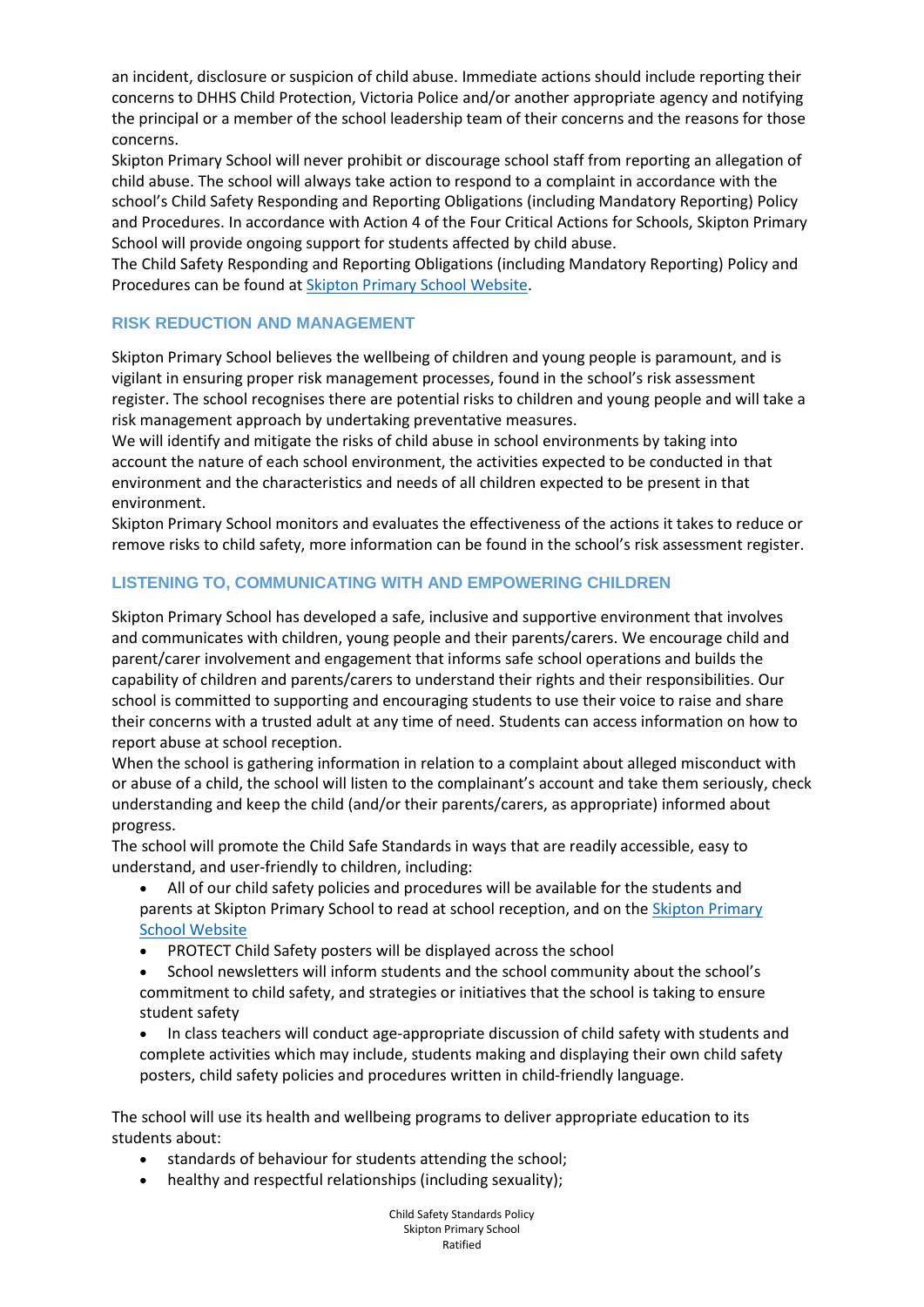- resilience; and
- child abuse awareness and prevention.

Skipton Primary School participates in the Resilience Project, sexuality education program delivered by the school nurse, Life Education, e-smart, Respectful education and the 'Be You' Program.

# **COMMUNICATIONS**

This school is committed to communicating our child safety strategies to the school community through:

- Ensuring that the Child Safety Policy (this document), Code of Conduct, and the Child Safety Responding and Reporting Obligations (including Mandatory Reporting) Policy and Procedure are available on the school website. The school website is managed by the IT technician to ensure it is operating and the Principal ensures the documents are up to date.
- Once per term reminders in the school newsletter of our school's commitment to child safety
- Ensuring that child safety is a regular agenda item at school leadership meetings and staff meetings for discussion
- Skipton Primary School communicates child safety strategies by discussing them at school tours with prospective parents, at parent information sessions or in class, volunteer induction processes, and/or by placing posters throughout the school.

# **CONFIDENTIALITY AND PRIVACY**

This school collects, uses and discloses information about particular children and their families in accordance with Victorian privacy law. The principles regulating the collection, use and storage of information is included in the Department of Education and Training's Schools' [Privacy Policy.](https://www.education.vic.gov.au/Pages/schoolsprivacypolicy.aspx)

# **RELATED POLICIES AND DOCUMENTS**

Related policies and documents include:

- Code of Conduct
- Child Safety Responding and Reporting Obligations (including Mandatory Reporting) Policy and Procedures

All related policies and documents are available at [Skipton Primary School Website](http://www.skiptonps.vic.edu.au/)

- Risk assessment register
- [Identifying and Responding to All Forms of Abuse in Victorian Schools](https://www.education.vic.gov.au/Documents/about/programs/health/protect/ChildSafeStandard5_SchoolsGuide.pdf)
- [Recording your actions: Responding to suspected child abuse](https://www.education.vic.gov.au/Documents/about/programs/health/protect/PROTECT_Schoolstemplate.pdf)  A template for Victorian [schools](https://www.education.vic.gov.au/Documents/about/programs/health/protect/PROTECT_Schoolstemplate.pdf)
- [Identifying and Responding to Student Sexual Offending](https://www.education.vic.gov.au/Documents/about/programs/health/protect/SSO_Policy.pdf)
- [Four Critical Actions for Schools: Responding to Student Sexual Offending](https://www.education.vic.gov.au/Documents/about/programs/health/protect/FourCriticalActions_SSO.pdf)
- [School Policy and Advisory Guide](https://www.education.vic.gov.au/school/principals/spag/safety/Pages/dutyofcare.aspx)  Duty of Care
- School Policy and Advisory Guide [Child Protection Reporting Obligations.](https://www.education.vic.gov.au/school/principals/spag/safety/Pages/childprotectobligation.aspx)

## **POLICY EVALUATION AND REVIEW**

To ensure ongoing relevance and continuous improvement, this policy will be reviewed annually. The review will include input from students, parents/carers and the school community.

**APPROVAL**

School Principal: Bri Folkes (Acting Principal)